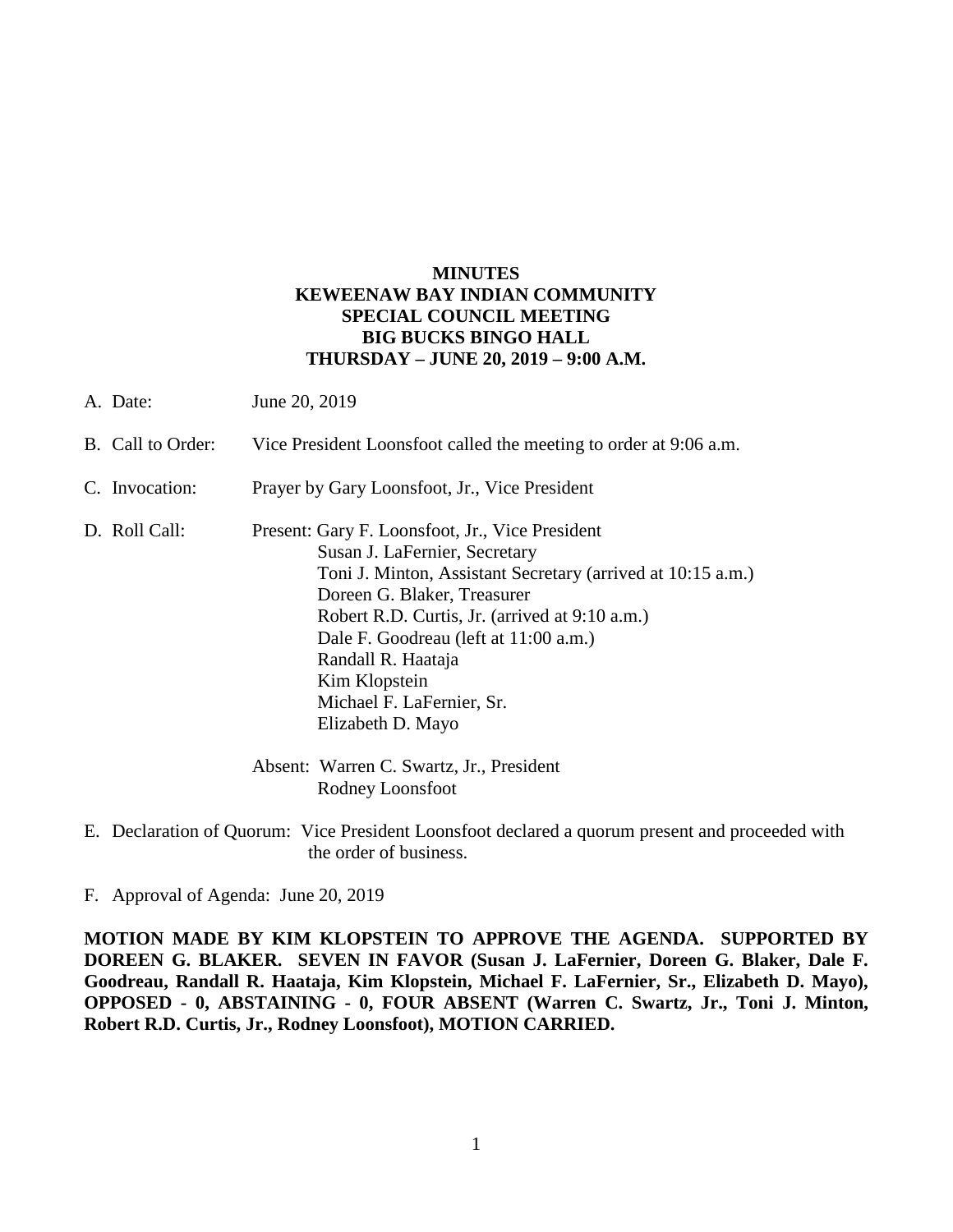- G. Recognize Scheduled Delegation/Individuals:
	- 1. Bonnie Nelson, Service Coordinator/Jennifer Michelin, Benefits Consultant, 44-North Life and Disability (short/long term) Insurance Renewal June 1, 2019 with Lincoln Financial 3 year term \$140,004.00 annually (Employer paid).

## **Robert R.D. Curtis, Jr. arrived at 9:10 a.m.**

**MOTION MADE BY MICHAEL F. LAFERNIER, SR. TO APPROVE THE LIFE AND DISABILITY INSURANCE RENEWALS WITH LINCOLN FINANCIAL. SUPPORTED BY DOREEN G. BLAKER. SEVEN IN FAVOR (Susan J. LaFernier, Doreen G. Blaker, Dale F. Goodreau, Randall R. Haataja, Kim Klopstein, Michael F. LaFernier, Sr., Elizabeth D. Mayo), OPPOSED - 0, ONE ABSTAINING (Robert R.D. Curtis, Jr.), THREE ABSENT (Warren C. Swartz, Jr., Toni J. Minton, Rodney Loonsfoot), MOTION CARRIED.**

- H. Approval of Meeting Minutes:
	- 1. June 6, 2019

**MOTION MADE BY KIM KLOPSTEIN TO APPROVE THE JUNE 6, 2019 MEETING MINUTES. SUPPORTED BY DOREEN G. BLAKER. EIGHT IN FAVOR (Susan J. LaFernier, Doreen G. Blaker, Robert R.D. Curtis, Jr., Dale F. Goodreau, Randall R. Haataja, Kim Klopstein, Michael F. LaFernier, Sr., Elizabeth D. Mayo), OPPOSED - 0, ABSTAINING - 0, THREE ABSENT (Warren C. Swartz, Jr., Toni J. Minton, Rodney Loonsfoot), MOTION CARRIED.**

- I. New Business:
	- 1. Danielle Webb, Tribal Attorney Resolution KB-020-2019 Approving and Authorizing the Fifth Third Bank Loan Transaction in accordance with the Term Sheet and related Swap Documents; Approving and Authorizing the Entrance into the Credit Agreement and related Documents between Fifth Third Bank and the Keweenaw Bay Indian Community which contain Limited Waivers of Sovereign Immunity

**MOTION MADE BY DOREEN G. BLAKER TO APPROVE RESOLUTION KB-020-2019 FIFTH THIRD BANK LOAN TRANSACTION APPROVAL AND AUTHORIZATION. SUPPORTED BY RANDALL R. HAATAJA. FIVE IN FAVOR (Doreen G. Blaker, Dale F. Goodreau, Randall R. Haataja, Kim Klopstein, Michael F. LaFernier, Sr.), OPPOSED - 0, THREE ABSTAINING (Susan J. LaFernier, Robert R.D. Curtis, Jr., Elizabeth D. Mayo), THREE ABSENT (Warren C. Swartz, Jr., Toni J. Minton, Rodney Loonsfoot), MOTION CARRIED.**

- 2. Kevin Carlisle, Assistant Tribal Attorney/William Jondreau, Sr., Chief Judge Agreement to House Inmates to continue unless terminated
	- a) Ontonagon County Sheriff's Office together with Ontonagon County, Michigan
	- b) Rosebud Sioux Tribe Corrections Services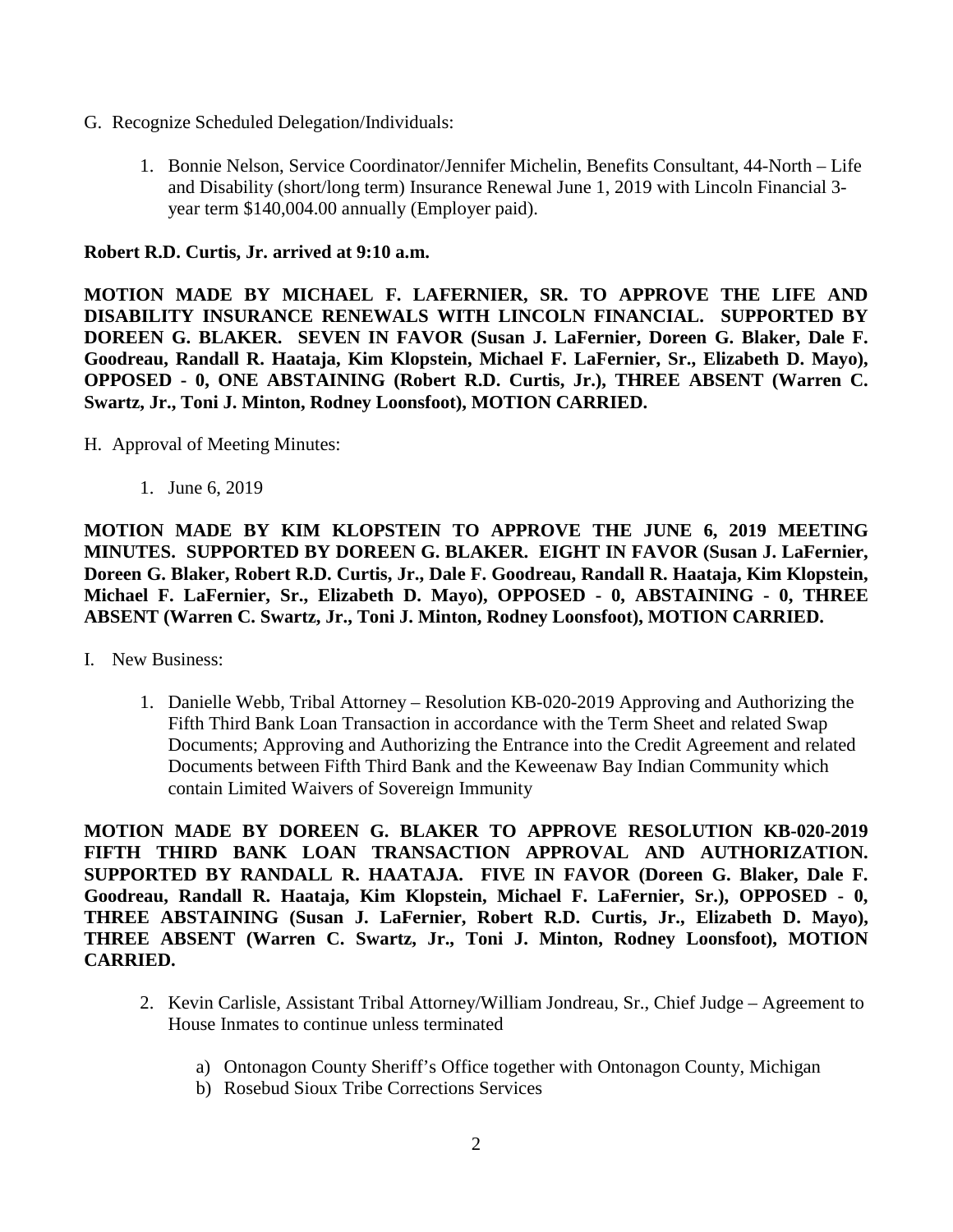**MOTION MADE BY ROBERT R.D. CURTIS, JR. TO APPROVE BOTH AGREEMENTS TO HOUSE INMATES WITH ONTONAGON COUNTY AND ROSEBUD SIOUX TRIBE. SUPPORTED BY SUSAN J. LAFERNIER. EIGHT IN FAVOR (Susan J. LaFernier, Doreen G. Blaker, Robert R.D. Curtis, Jr., Dale F. Goodreau, Randall R. Haataja, Kim Klopstein, Michael F. LaFernier, Sr., Elizabeth D. Mayo), OPPOSED - 0, ABSTAINING - 0, THREE ABSENT (Warren C. Swartz, Jr., Toni J. Minton, Rodney Loonsfoot), MOTION CARRIED.**

- 3. Larry Denomie III, Ojibwa Casinos General Manager
	- a) Pressbox Sports Bar and Grill Bids
		- i. Exhaust Hood, Duct, and Fan Bids (2)
		- ii. Deep Fryers and Equipment Stand Bids (3)

**MOTION MADE BY DOREEN G. BLAKER TO APPROVE THE BID FROM DMI – MARQUETTE IN THE AMOUNT OF \$30,435.00 AND THE BID FROM HIAWATHA IN THE AMOUNT OF \$2,610.00 FOR THE PRESSBOX KITCHEN EQUIPMENT FOR A TOTAL COST OF \$33,045.00. SUPPORTED BY RANDALL R. HAATAJA. EIGHT IN FAVOR (Susan J. LaFernier, Doreen G. Blaker, Robert R.D. Curtis, Jr., Dale F. Goodreau, Randall R. Haataja, Kim Klopstein, Michael F. LaFernier, Sr., Elizabeth D. Mayo), OPPOSED - 0, ABSTAINING - 0, THREE ABSENT (Warren C. Swartz, Jr., Toni J. Minton, Rodney Loonsfoot), MOTION CARRIED.**

> b) KBIC Enterprise Employment Manual – L. Employee Benefits (Section II) 3. Retirement Benefits

MOTION MADE BY ELIZABETH D. MAYO TO APPROVE THE UPDATED EMPLOYEE BENEFITS SECTION FOR BOTH GOVERNMENT AND ENTERPRISE. SUPPORTED BY MICHAEL F. LAFERNIER, SR.

**MOTION MADE BY KIM KLOPSTEIN TO TABLE THE UPDATED EMPLOYEE BENEFITS SECTION FOR BOTH GOVERNMENT AND ENTERPRISE UNTIL THE INFORMATION ON PART-TIME EMPLOYEES IS PROVIDED. SUPPORTED BY ROBERT R.D. CURTIS, JR. THREE IN FAVOR (Robert R.D. Curtis, Jr., Dale F. Goodreau, Kim Klopstein), FIVE OPPOSED (Susan J. LaFernier, Doreen G. Blaker, Randall R. Haataja, Michael F. LaFernier, Sr., Elizabeth D. Mayo), ABSTAINING - 0, THREE ABSENT (Warren C. Swartz, Jr., Toni J. Minton, Rodney Loonsfoot), MOTION DEFEATED.**

Susan LaFernier stated the policy can be approved for the full-time employees.

**MOTION MADE BY ELIZABETH D. MAYO TO APPROVE THE UPDATED EMPLOYEE BENEFITS SECTION FOR BOTH GOVERNMENT AND ENTERPRISE. SUPPORTED BY MICHAEL F. LAFERNIER, SR. FIVE IN FAVOR (Susan J. LaFernier, Doreen G. Blaker, Randall R. Haataja, Michael F. LaFernier, Sr., Elizabeth D. Mayo), TWO OPPOSED (Dale F. Goodreau, Kim Klopstein), ONE ABSTAINING (Robert R.D. Curtis, Jr.), THREE ABSENT (Warren C. Swartz, Jr., Toni J. Minton, Rodney Loonsfoot), MOTION CARRIED.**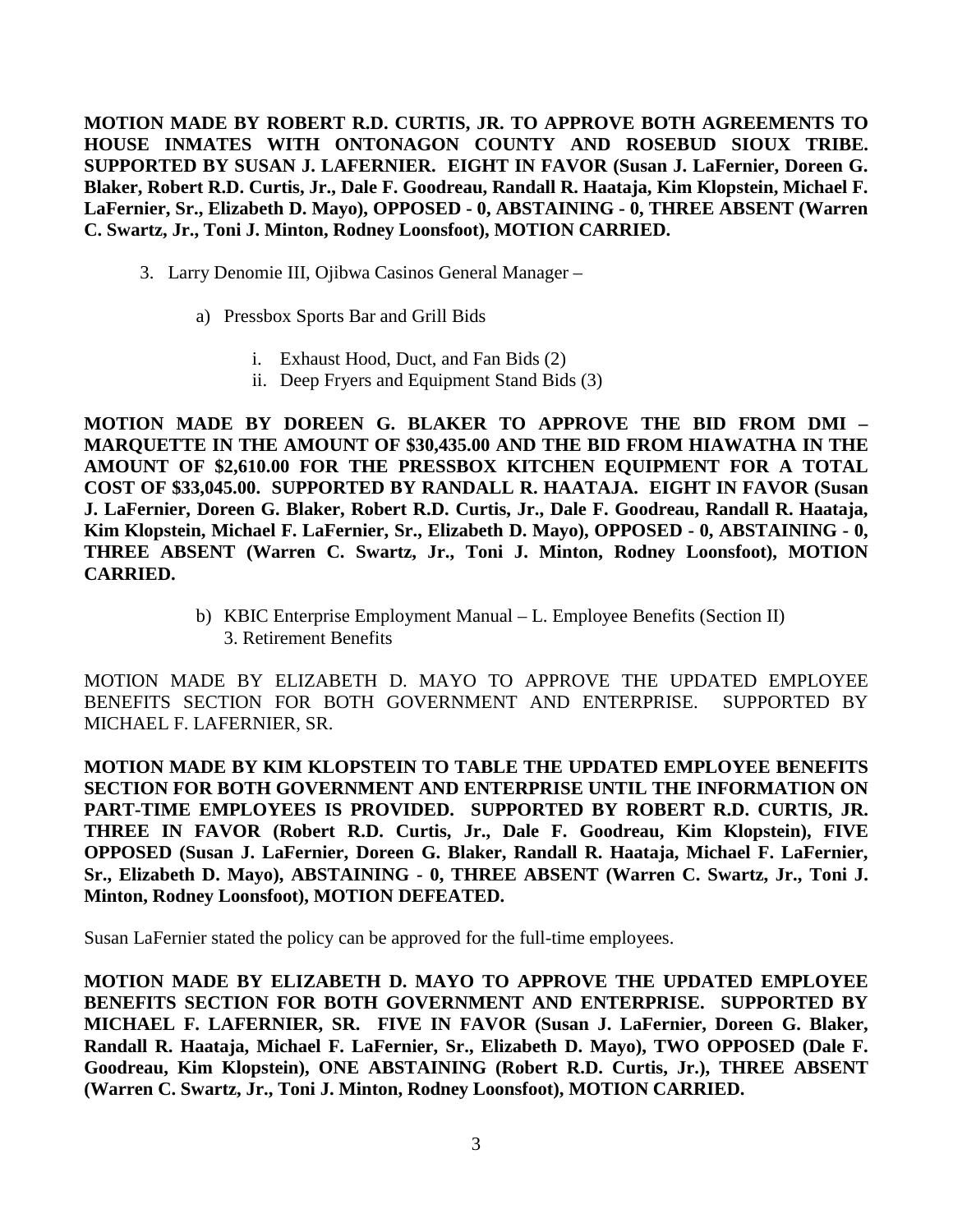- J. Old Business:
	- 1. Larry Denomie III, Ojibwa Casinos General Manager Government and Enterprise Policy Revisions for Hiring (Job descriptions, postings, promotions)

Sarah Smith, CEO has revisions to the Government Policy.

**MOTION MADE BY ELIZABETH D. MAYO TO TABLE THE GOVERNMENT AND ENTERPRISE POLICY REVISIONS FOR HIRING UNTIL BOTH POLICIES ARE PRESENTED. SUPPORTED BY ROBERT R.D. CURTIS, JR. EIGHT IN FAVOR (Susan J. LaFernier, Doreen G. Blaker, Robert R.D. Curtis, Jr., Dale F. Goodreau, Randall R. Haataja, Kim Klopstein, Michael F. LaFernier, Sr., Elizabeth D. Mayo), OPPOSED - 0, ABSTAINING - 0, THREE ABSENT (Warren C. Swartz, Jr., Toni J. Minton, Rodney Loonsfoot), MOTION CARRIED.**

**Break: 9:59 – 10:14 a.m.**

**Toni Minton arrived at 10:15 a.m.**

[New Business]

- 4. Jason Ayres, Real Estate Officer
	- a) Resolution KB-015-2019 Cancellation of Abandoned Residential Lease Sites in L'Anse, Michigan and begin the process of removing the dilapidated structures from the properties

Evelyn E. (Spruce) Holappa, Lease No. K-155 (88), Deceased October 1, 2010, 15758 Marksman Road

Jerome E. "Yogi" Crebessa, Lease No. KB774 (01), Deceased July 26, 2011, 15557 Marksman Road

Byron Barbano, Lease No. 308 (f/k/a 311.1), Deceased August 15, 2002, 16200 Zeba Road

Evelyn M. (Miller) Onkala, Lease No. Unknown, Deceased May 29, 2001, 15845 Marksman Road

**MOTION MADE BY ELIZABETH D. MAYO TO APPROVE RESOLUTION KB-015-2019 CANCELLATION OF ABANDONED RESIDENTIAL LEASE SITES. SUPPORTED BY DALE F. GOODREAU. NINE IN FAVOR (Susan J. LaFernier, Toni J. Minton, Doreen G. Blaker, Robert R.D. Curtis, Jr., Dale F. Goodreau, Randall R. Haataja, Kim Klopstein, Michael F. LaFernier, Sr., Elizabeth D. Mayo), OPPOSED - 0, ABSTAINING - 0, TWO ABSENT (Warren C. Swartz, Jr., Rodney Loonsfoot), MOTION CARRIED.**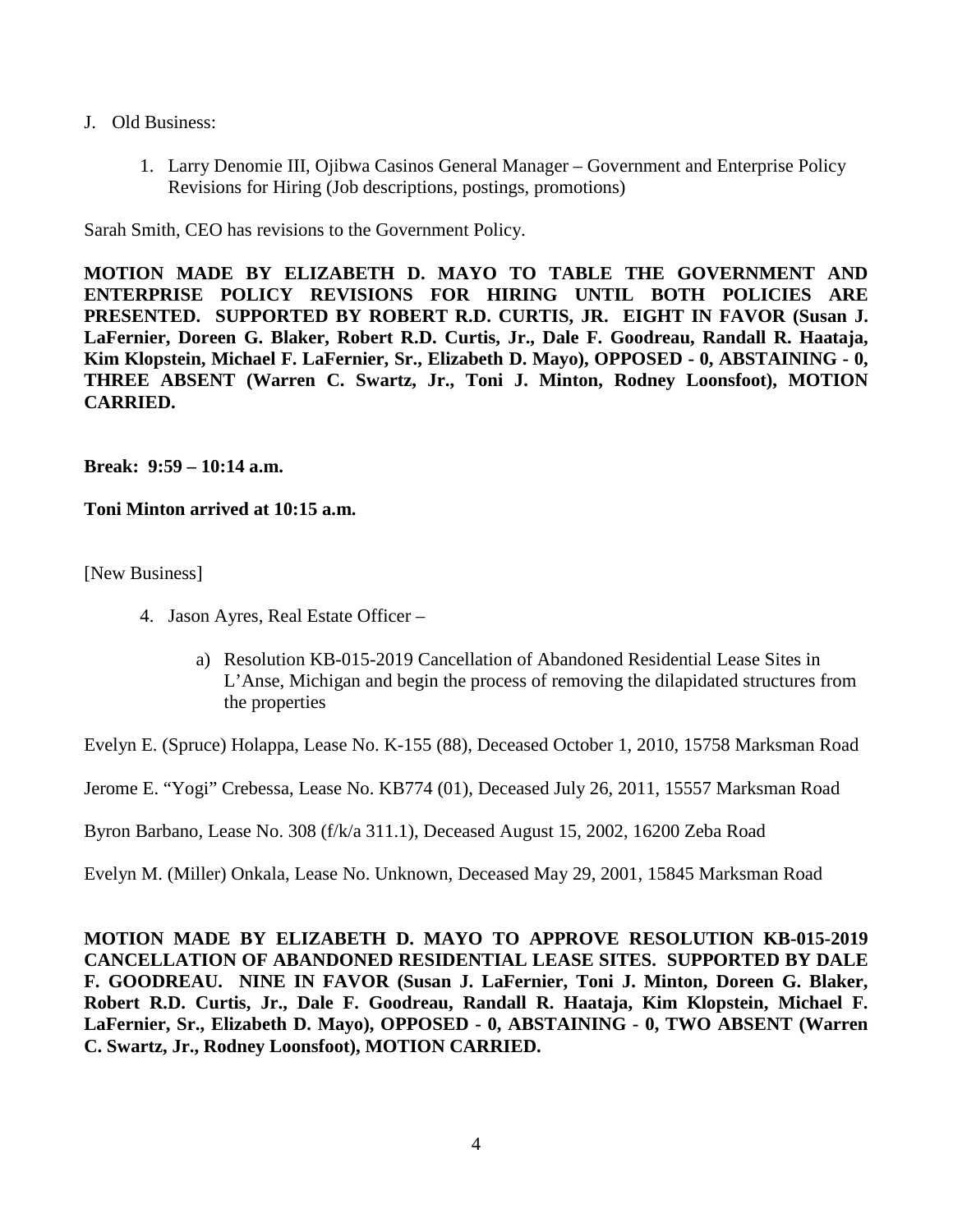b) Resolution KB-017-2019 Betsy Robillard Ross Recreational Lease (Beartown Road) Baraga, Michigan

**MOTION MADE BY DOREEN G. BLAKER TO APPROVE RESOLUTION KB-017-2019 BETSY ROBILLARD ROSS RECREATIONAL LEASE. SUPPORTED BY DALE F. GOODREAU. NINE IN FAVOR (Susan J. LaFernier, Toni J. Minton, Doreen G. Blaker, Robert R.D. Curtis, Jr., Dale F. Goodreau, Randall R. Haataja, Kim Klopstein, Michael F. LaFernier, Sr., Elizabeth D. Mayo), OPPOSED - 0, ABSTAINING - 0, TWO ABSENT (Warren C. Swartz, Jr., Rodney Loonsfoot), MOTION CARRIED.**

> c) Resolution KB-018-2019 Pierce J. Mayville Recreational Lease (Pikes Peak Road) L'Anse, Michigan

**MOTION MADE BY ELIZABETH D. MAYO TO APPROVE RESOLUTION KB-018-2019 PIERCE J. MAYVILLE RECREATIONAL LEASE. SUPPORTED BY KIM KLOPSTEIN. NINE IN FAVOR (Susan J. LaFernier, Toni J. Minton, Doreen G. Blaker, Robert R.D. Curtis, Jr., Dale F. Goodreau, Randall R. Haataja, Kim Klopstein, Michael F. LaFernier, Sr., Elizabeth D. Mayo), OPPOSED - 0, ABSTAINING - 0, TWO ABSENT (Warren C. Swartz, Jr., Rodney Loonsfoot), MOTION CARRIED.**

> d) Resolution KB-019-2019 cancels residential lease located in the Beartown Housing Development, Baraga, Michigan No. KB-1903-2012 between Roger F. Duschene (Deceased) and Gloria (Radke) Duschene (Non-Indian) surviving spouse and transfers to Corey R. Pietila a single woman

**MOTION MADE BY ELIZABETH D. MAYO TO APPROVE RESOLUTION KB-019-2019 COREY R. PIETILA RESIDENTIAL LEASE. SUPPORTED BY DALE F. GOODREAU. NINE IN FAVOR (Susan J. LaFernier, Toni J. Minton, Doreen G. Blaker, Robert R.D. Curtis, Jr., Dale F. Goodreau, Randall R. Haataja, Kim Klopstein, Michael F. LaFernier, Sr., Elizabeth D. Mayo), OPPOSED - 0, ABSTAINING - 0, TWO ABSENT (Warren C. Swartz, Jr., Rodney Loonsfoot), MOTION CARRIED.**

e) Ojibwa Casino Baraga Parking Lot Asphalt Patching (Repair) Bids (2)

**MOTION MADE BY TONI J. MINTON TO APPROVE THE BID FROM ARENS SUPERIOR PAVING IN THE AMOUNT OF \$18,120.00. SUPPORTED BY DOREEN G. BLAKER. NINE IN FAVOR (Susan J. LaFernier, Toni J. Minton, Doreen G. Blaker, Robert R.D. Curtis, Jr., Dale F. Goodreau, Randall R. Haataja, Kim Klopstein, Michael F. LaFernier, Sr., Elizabeth D. Mayo), OPPOSED - 0, ABSTAINING - 0, TWO ABSENT (Warren C. Swartz, Jr., Rodney Loonsfoot), MOTION CARRIED.**

5. Lori Sherman, KBOCC President/Karen Anderson and Jill Hodges of the Board of Regents – Memorandum of Agreement with the Keweenaw Bay Ojibwa Community College which terminates September 30, 2019

The Council will review the proposed changes and bring back at a later date. (2 weeks)